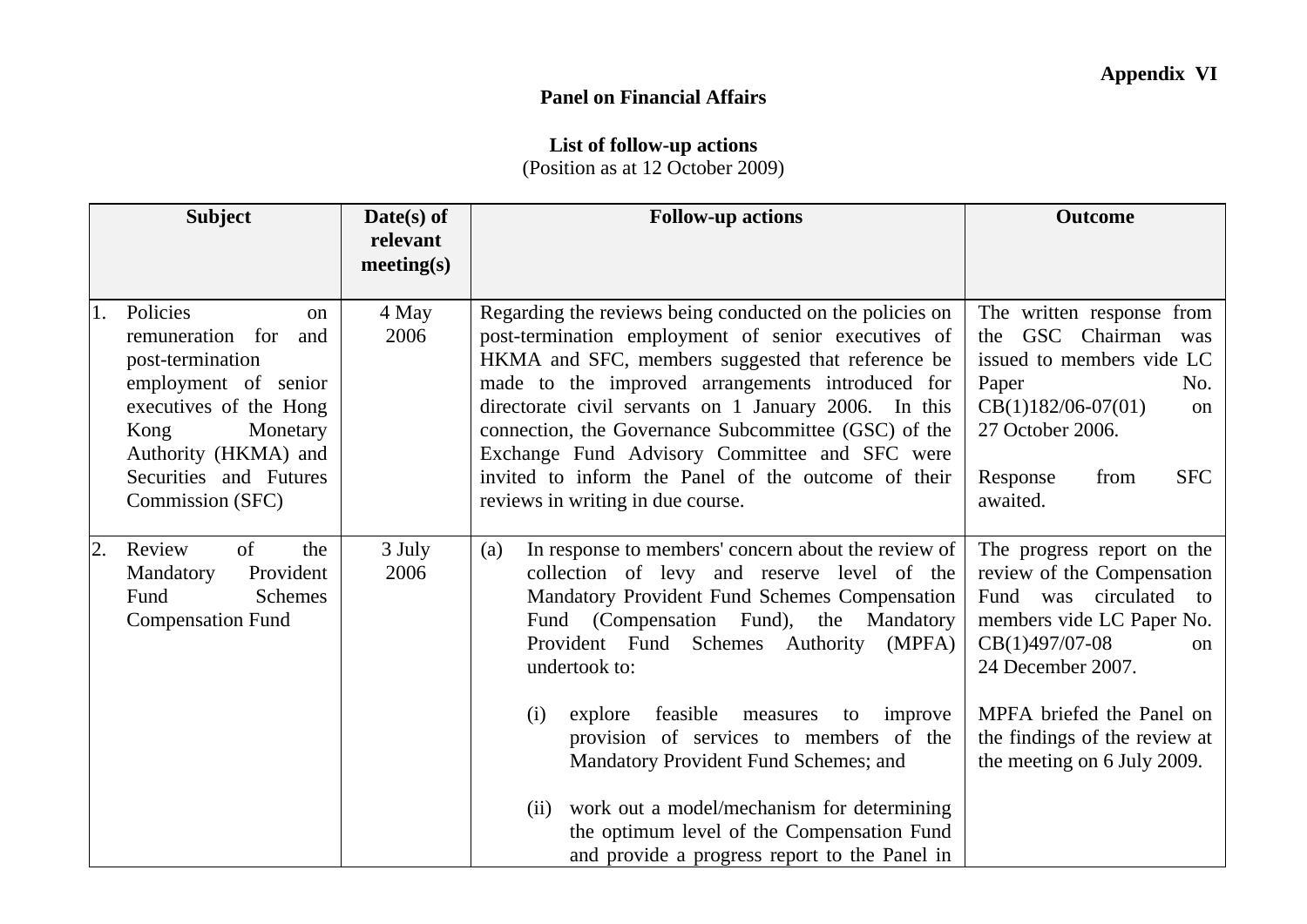| <b>Subject</b>                                                                                                     | $Date(s)$ of<br>relevant<br>meeting(s) | <b>Follow-up actions</b>                                                                                                                                                                                                                                                                                                                                                                                                                                                                                                                                                                                                                                                                                                                               | <b>Outcome</b>                                                                                                                                                                                                                                                                             |
|--------------------------------------------------------------------------------------------------------------------|----------------------------------------|--------------------------------------------------------------------------------------------------------------------------------------------------------------------------------------------------------------------------------------------------------------------------------------------------------------------------------------------------------------------------------------------------------------------------------------------------------------------------------------------------------------------------------------------------------------------------------------------------------------------------------------------------------------------------------------------------------------------------------------------------------|--------------------------------------------------------------------------------------------------------------------------------------------------------------------------------------------------------------------------------------------------------------------------------------------|
|                                                                                                                    | 6 July<br>2009                         | 18 months' time. The progress report would<br>also cover information on the assessment of<br>the risks arising from claims, if any, to the<br>Compensation Fund.<br>In relation to some members' view that the scope of<br>(b)<br>the Mandatory Provident Fund (MPF) Schemes<br>Compensation Fund should be extended to cover<br>default mandatory contributions owed by insolvent<br>employer companies, the Administration/MPFA<br>were requested to provide the following information,<br>on yearly basis, since the implementation of the<br><b>MPF</b> System:<br>number of cases of default mandatory<br>(i)<br>contributions owed by employers; and<br>amount of default mandatory contributions<br>(ii)<br>involved in the cases in (a) above. | Administration's<br>The<br>response was circulated to<br>members vide LC Paper No.<br>CB(1)2423/08-09<br>on<br>4<br>August 2009.                                                                                                                                                           |
| Issues relating to the<br>3.<br>Government's<br>"buy-back" proposal for<br>Lehman<br>Brothers-related<br>minibonds | 30 December<br>2008                    | To address members' concern about the delay of the<br>"buy-back", the following follow-up actions were<br>requested -<br>the Hong Kong Association of Banks(HKAB)'s<br>(a)<br>Task Force on Lehman Minibonds Incident and/or<br>distributor<br>banks<br>were requested to<br>provide<br>information<br>progress<br>the<br>of<br>internal<br>on<br>investigations undertaken by distributor banks into                                                                                                                                                                                                                                                                                                                                                  | SFC, HKMA and the<br>16<br>distributing<br>banks<br>have<br>already reached an agreement<br>in relation to the repurchase of<br>Lehman Brothers Minibonds<br>from eligible customers on 22<br>July 2009.<br>Following that,<br>Chief Executive Officer/SFC<br>has explained the details of |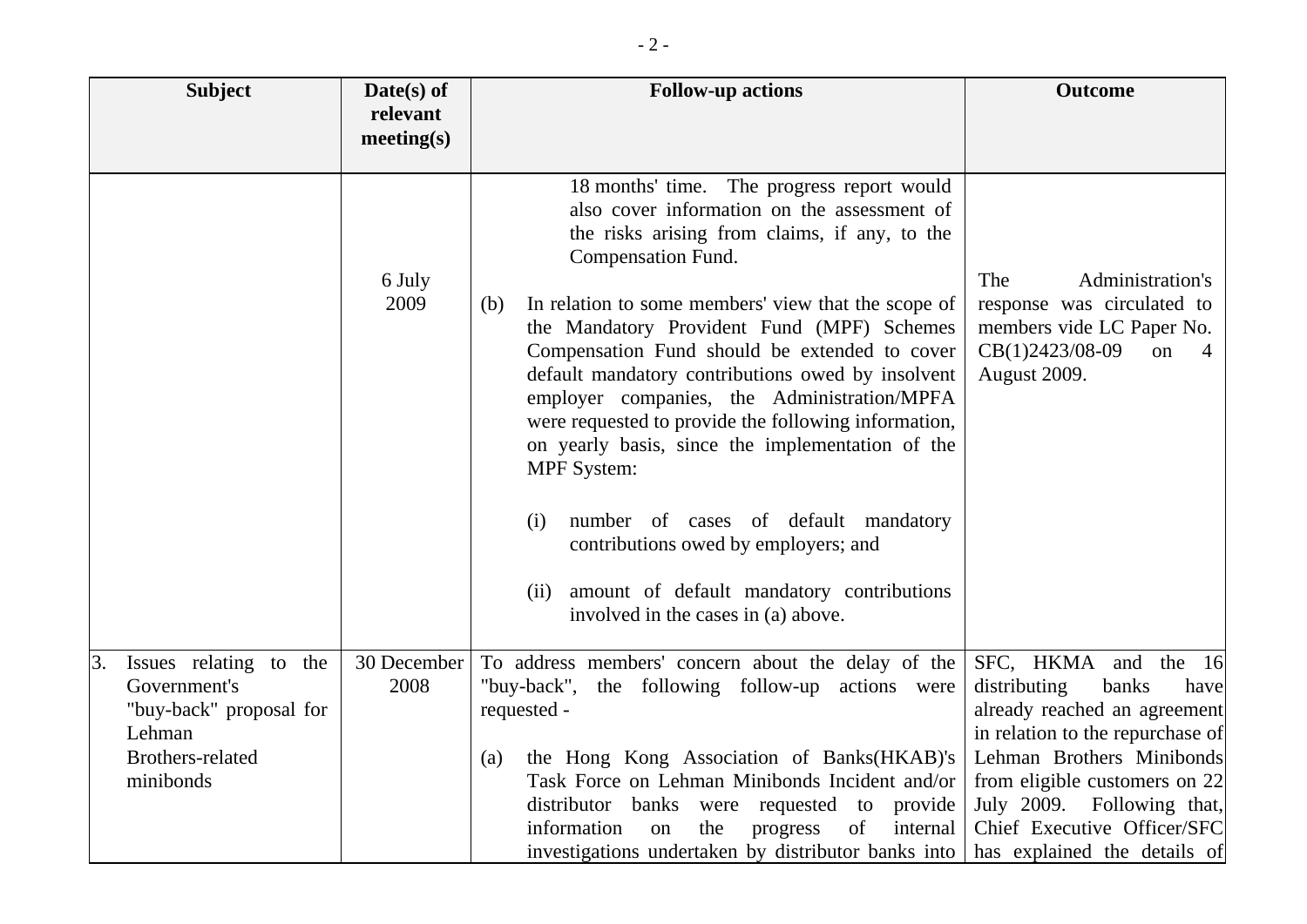| <b>Subject</b>                               | $Date(s)$ of<br>relevant<br>meeting(s) | <b>Follow-up actions</b>                                                                                                                                                                                                                                                                                                                                                                                                                                                                                                                                  | <b>Outcome</b>                                                                                                                                                                                                                                                             |
|----------------------------------------------|----------------------------------------|-----------------------------------------------------------------------------------------------------------------------------------------------------------------------------------------------------------------------------------------------------------------------------------------------------------------------------------------------------------------------------------------------------------------------------------------------------------------------------------------------------------------------------------------------------------|----------------------------------------------------------------------------------------------------------------------------------------------------------------------------------------------------------------------------------------------------------------------------|
|                                              |                                        | complaints lodged by the retail investors of Lehman<br>Brothers-related minibonds, including whether the<br>banks<br>concerned<br>had<br>already<br>completed<br>investigation of all the cases and notified the<br>complainants concerned of the conclusions; and<br>HKAB's Task Force on Lehman Minibonds Incident<br>(b)<br>and/or distributor banks were requested to consider<br>the suggestion of establishing a contingency fund<br>through contributions from banks to provide<br>compensation to affected investors in an expeditious<br>manner. | the repurchase agreement to<br>Legislative<br>Council<br>the<br>Members in the context of a<br>hearing of the Subcommittee<br>to Study Issues Arising from<br>Lehman<br>Brothers-related<br>Minibonds<br>Structured<br>and<br>Financial Products held on 3<br>August 2009. |
| Briefing on the work of<br>4.<br><b>HKMA</b> | 21 May 2009                            | In relation to a member's concern about media reports of<br>significant investment losses incurred from high risk<br>investments undertaken by the Hong Kong Mortgage<br>Corporation Limited (HKMC), HKMA was requested to<br>provide the following information:<br>remuneration of HKMC staff;<br>(a)<br>investment strategy of HKMC and its investment<br>(b)<br>returns in the past years, as well as the assessment<br>made by HKMC's consultant on its risk management<br>and credit ratings.                                                        | Administration's<br>The<br>response issued vide<br>LC<br>Paper<br>No.<br>$CB(1)2055/08-09(02)$ on 26<br>June 2009.                                                                                                                                                         |
| 5.<br>Remuneration<br>policies               | 21 May 2009                            | To<br>address<br>a member's<br>about<br>(a)<br>concern                                                                                                                                                                                                                                                                                                                                                                                                                                                                                                    | the The Administration's response                                                                                                                                                                                                                                          |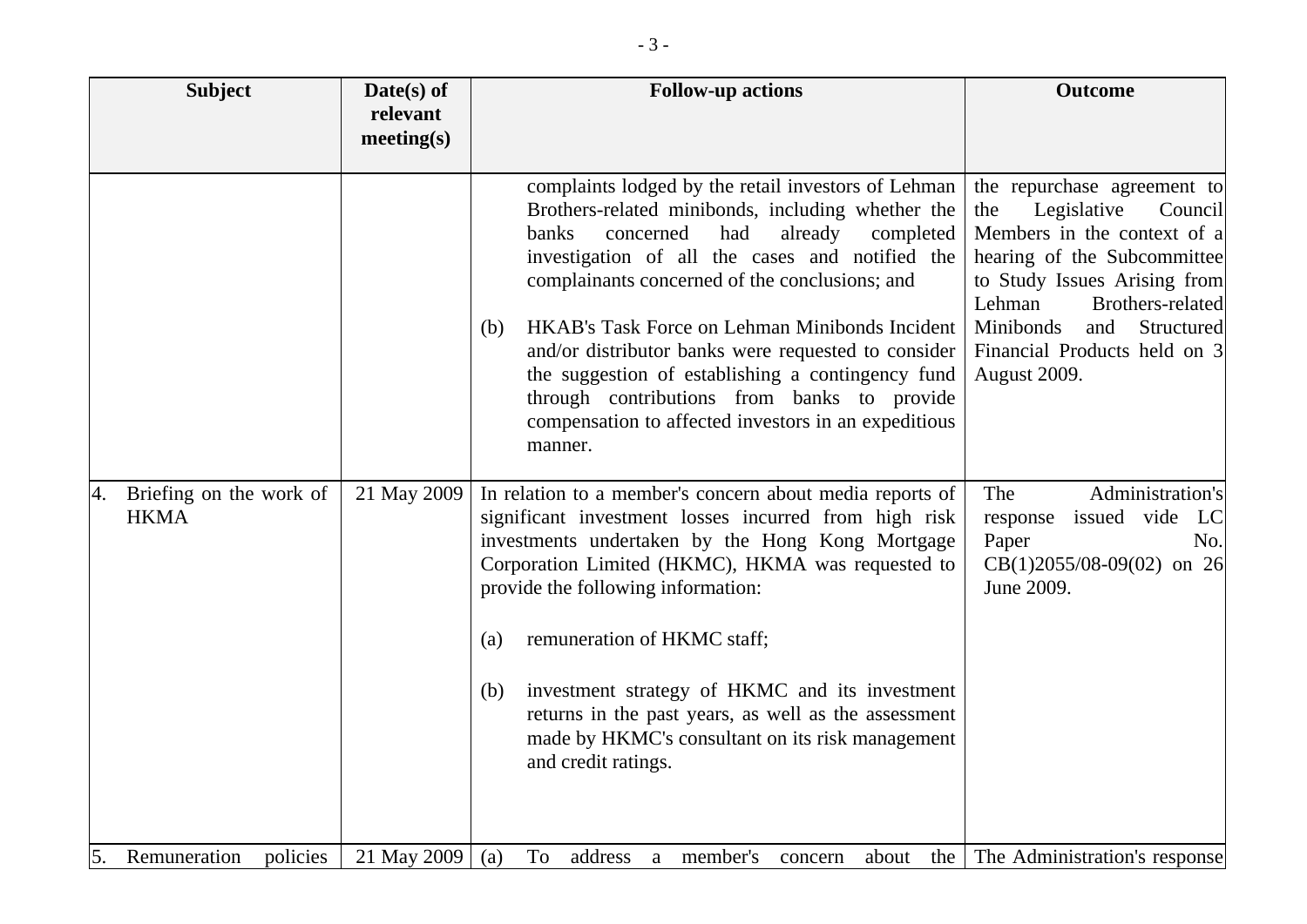| <b>Subject</b>                                                                                         | $Date(s)$ of<br>relevant<br>meeting(s) | <b>Follow-up actions</b>                                                                                                                                                                                                                                                                                                                                                                                                                                                                                                                                                                                                                                                                                                                                                                                                                                                                                                                                                                                                                                                         | <b>Outcome</b>                                                                                                                                                                                                                |
|--------------------------------------------------------------------------------------------------------|----------------------------------------|----------------------------------------------------------------------------------------------------------------------------------------------------------------------------------------------------------------------------------------------------------------------------------------------------------------------------------------------------------------------------------------------------------------------------------------------------------------------------------------------------------------------------------------------------------------------------------------------------------------------------------------------------------------------------------------------------------------------------------------------------------------------------------------------------------------------------------------------------------------------------------------------------------------------------------------------------------------------------------------------------------------------------------------------------------------------------------|-------------------------------------------------------------------------------------------------------------------------------------------------------------------------------------------------------------------------------|
| Kong<br>of<br>the<br>Hong<br>Monetary Authority and<br>remuneration levels of<br>the senior executives |                                        | mechanism for determining the remuneration levels<br>of the senior executives of HKMA, GSC of the<br>Exchange Fund Advisory Committee was invited to<br>provide detailed information on:<br>the benchmark adopted in determining the<br>(i)<br>levels<br>remuneration<br>and<br>annual<br>pay<br>adjustments for senior executives of HKMA,<br>in particular the pay level/pay trend statistics<br>which had been used for reference in the 2008<br>pay review; and<br>the areas of HKMA's performance which GSC<br>(ii)<br>would assess when making recommendations<br>on the annual pay adjustment.<br>To address a member's concern about the procedures<br>(b)<br>for identifying the successor of Mr Joseph YAM, the<br>incumbent Chief Executive of HKMA who would<br>retire in October 2009, the Financial Secretary was<br>requested to provide in writing the considerations<br>for appointing a three-member committee to give<br>advice on suitable candidates, and the possible<br>conflict of interests which might arise if advice was<br>sought from GSC instead. | to item (a) issued vide LC<br>Paper<br>No.<br>$CB(1)2062/08-09(01)$<br>on $26$<br>June 2009.<br>The Administration's response<br>to item (b) issued vide LC<br>Paper<br>No.<br>$CB(1)1946/08-09(02)$<br>on $16$<br>June 2009. |
| Enhancing<br>deposit<br>6.                                                                             | 1 June 2009                            | In relation to a member's concern about the<br>(a)                                                                                                                                                                                                                                                                                                                                                                                                                                                                                                                                                                                                                                                                                                                                                                                                                                                                                                                                                                                                                               | <b>HKDPB's</b><br>response<br>was                                                                                                                                                                                             |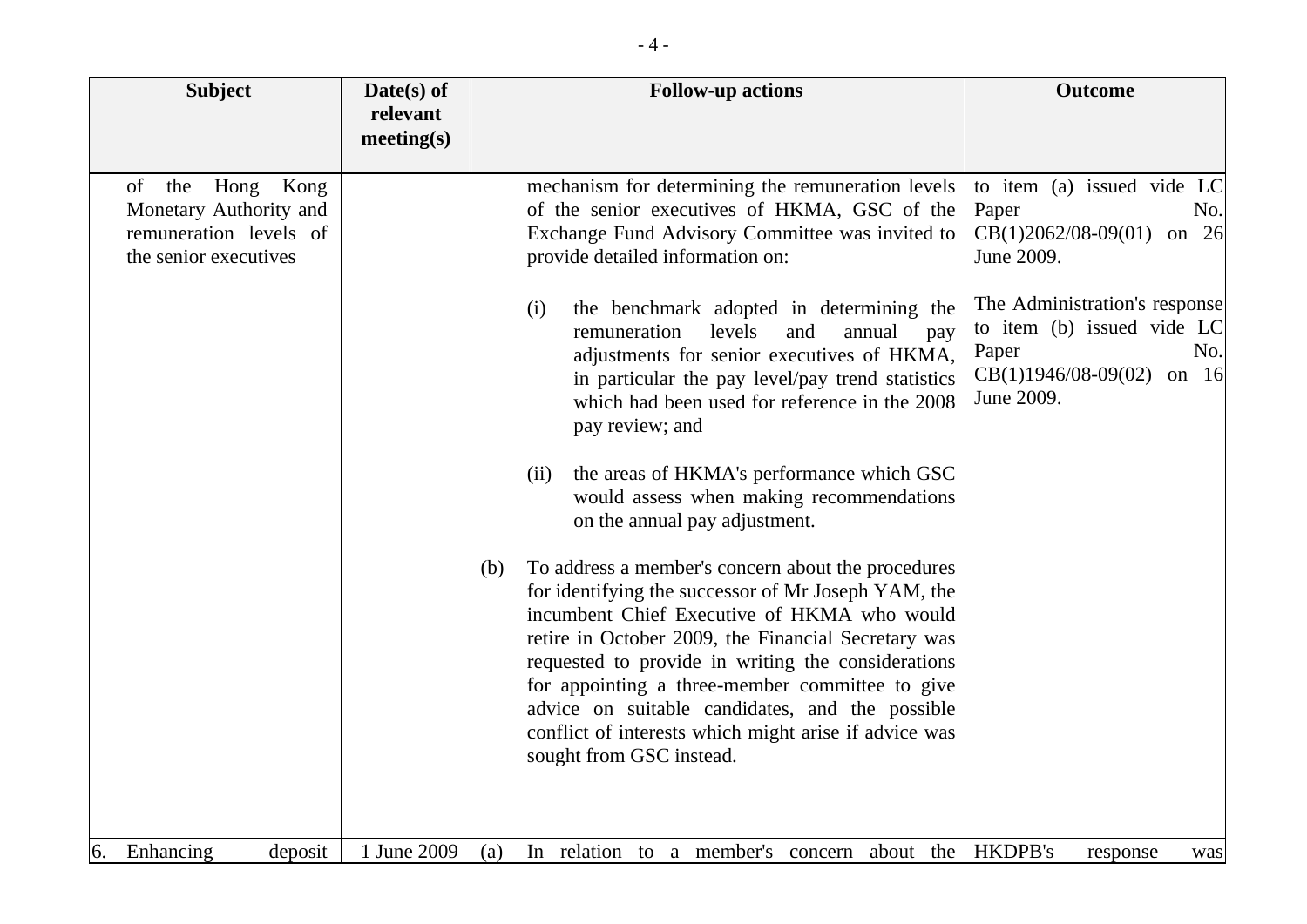| <b>Subject</b>                                                      | $Date(s)$ of<br>relevant<br>meeting(s) | <b>Follow-up actions</b>                                                                                                                                                                                                                                                                                                                                                                         | <b>Outcome</b>                                                                                      |
|---------------------------------------------------------------------|----------------------------------------|--------------------------------------------------------------------------------------------------------------------------------------------------------------------------------------------------------------------------------------------------------------------------------------------------------------------------------------------------------------------------------------------------|-----------------------------------------------------------------------------------------------------|
| under<br>protection<br>the<br>Deposit<br>Protection<br>Scheme (DPS) |                                        | investment strategy and return of the DPS Fund, the<br>Administration/Hong Kong Deposit Protection<br>Board (HKDPB) were requested to consider and<br>advise whether the sums in the DPS Fund should be<br>placed with the Exchange Fund for investment, and<br>receive a "fixed rate" fee payment like that for the<br>fiscal reserves.                                                         | circulated to members<br>vide<br>LC<br>Paper<br>No.<br>$CB(1)2114/08-09(01)$<br>on 30<br>June 2009. |
|                                                                     |                                        | In relation to a member's concern about the<br>(b)<br>implementation of the full deposit guarantee<br>arrangement, HKDPB was requested to provide the<br>latest information on the number of account holders<br>with non-protected deposits, following the deadline<br>for notifications by authorized institutions to<br>account holders with non-protected deposits by the<br>end of May 2009. |                                                                                                     |
|                                                                     |                                        | To address a member's concern about the scope of<br>(c)<br>protection under DPS, HKDPB was requested to<br>provide the following information:                                                                                                                                                                                                                                                    |                                                                                                     |
|                                                                     |                                        | if the protection limit under DPS was increased<br>(i)<br>to \$200,000, the percentage of depositors and<br>the percentage of value of deposits covered<br>effect<br>(taking)<br>into<br>the<br>account<br>of<br>account-splitting behaviour of depositors in<br>response to the increase); and                                                                                                  |                                                                                                     |
|                                                                     |                                        | if the protection limit under DPS was increased<br>(ii)                                                                                                                                                                                                                                                                                                                                          |                                                                                                     |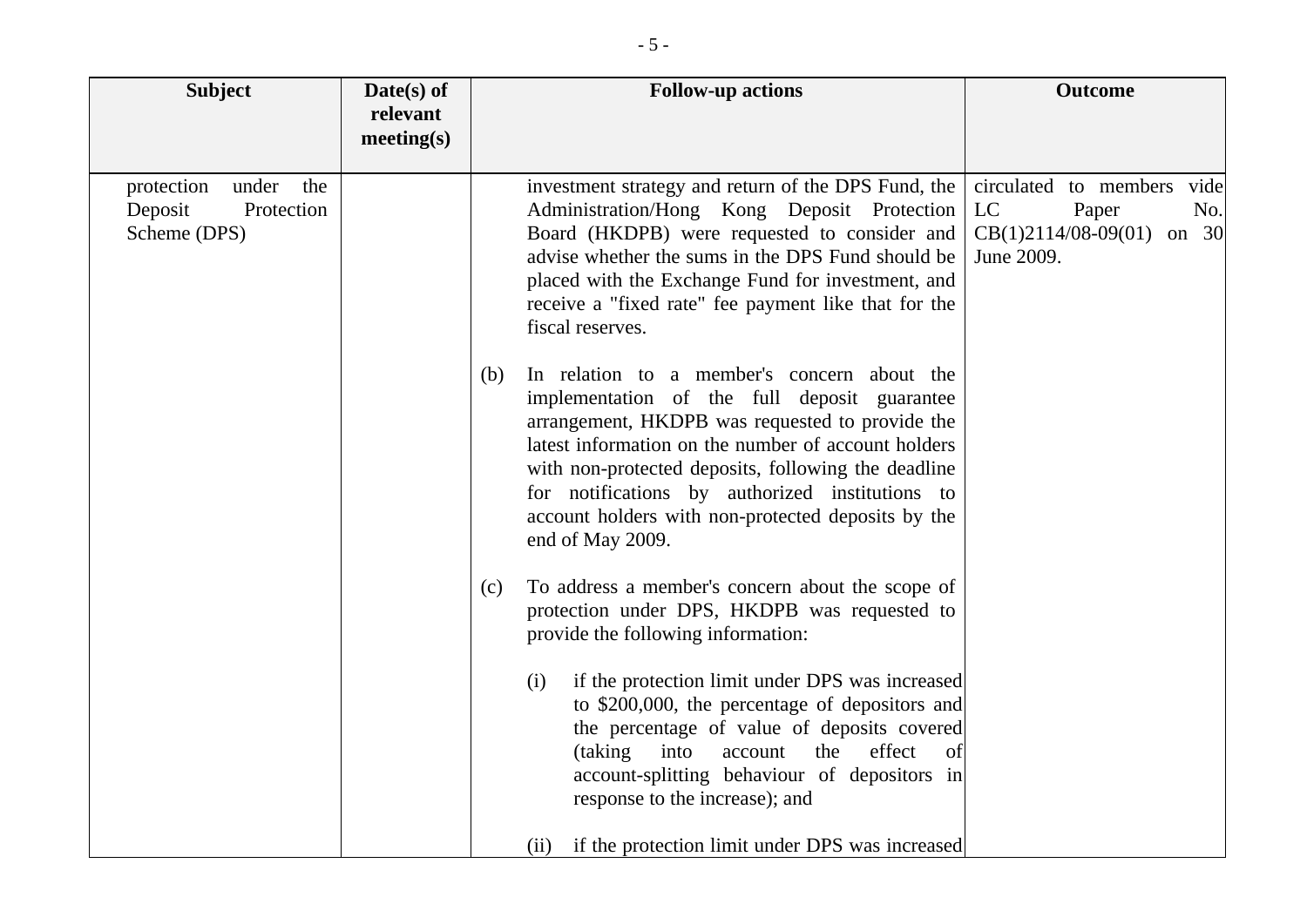| <b>Subject</b>                                                       | Date(s) of<br>relevant<br>meeting(s) | <b>Follow-up actions</b>                                                                                                                                                                                                                                                                                                                                                                                                                                                                                                                                                                                                                                                                                                                                                                                                                                                                                                                                                                                                                                                                                                                | <b>Outcome</b>                                                                                                                                                                                                                                                                   |
|----------------------------------------------------------------------|--------------------------------------|-----------------------------------------------------------------------------------------------------------------------------------------------------------------------------------------------------------------------------------------------------------------------------------------------------------------------------------------------------------------------------------------------------------------------------------------------------------------------------------------------------------------------------------------------------------------------------------------------------------------------------------------------------------------------------------------------------------------------------------------------------------------------------------------------------------------------------------------------------------------------------------------------------------------------------------------------------------------------------------------------------------------------------------------------------------------------------------------------------------------------------------------|----------------------------------------------------------------------------------------------------------------------------------------------------------------------------------------------------------------------------------------------------------------------------------|
| Impact of banks' branch<br>closure and fee-charging<br>on the public | 1 June 2009                          | to \$500,000, the percentage of depositors and<br>the percentage of value of deposits covered and<br>not covered (taking into account the effect of<br>account-splitting behaviour of depositors in<br>response to the increase).<br>To address a member's concern about the types of<br>(d)<br>institution covered by DPS, HKDPB was requested<br>to provide information regarding the number of<br>deposit accounts in the restricted licence banks and<br>deposit-taking companies, with breakdown by the<br>number of accounts with a deposit of \$500,000 or<br>below and those with a deposit of over \$500,000.<br>In relation to a member's concern about the fees and<br>(a)<br>of<br>credit<br>charges<br>card<br>services,<br>the<br>Administration/HKMA were requested to provide:<br>comparison of the interest rates charged by<br>(i)<br>individual banks for personal loans and for<br>credit card lending;<br>requirements on banks to give advance notice<br>(ii)<br>concerned before<br>making<br>customers<br>to<br>amendments to fees, charges and interest rates<br>of their credit card services and measures to | $HKMA's$ response on item (a)<br>was circulated to members<br>LC<br>vide<br>Paper<br>No.<br>$CB(1)2131/08-09(01)$ on 30<br>June 2009.<br>The Administration's response<br>on item (b) was circulated to<br>members vide LC Paper No.<br>$CB(1)2152/08-09(01)$ on 3<br>July 2009. |
|                                                                      |                                      | ensure compliance with the requirements; and<br>(iii) background and details of the US Credit Card                                                                                                                                                                                                                                                                                                                                                                                                                                                                                                                                                                                                                                                                                                                                                                                                                                                                                                                                                                                                                                      |                                                                                                                                                                                                                                                                                  |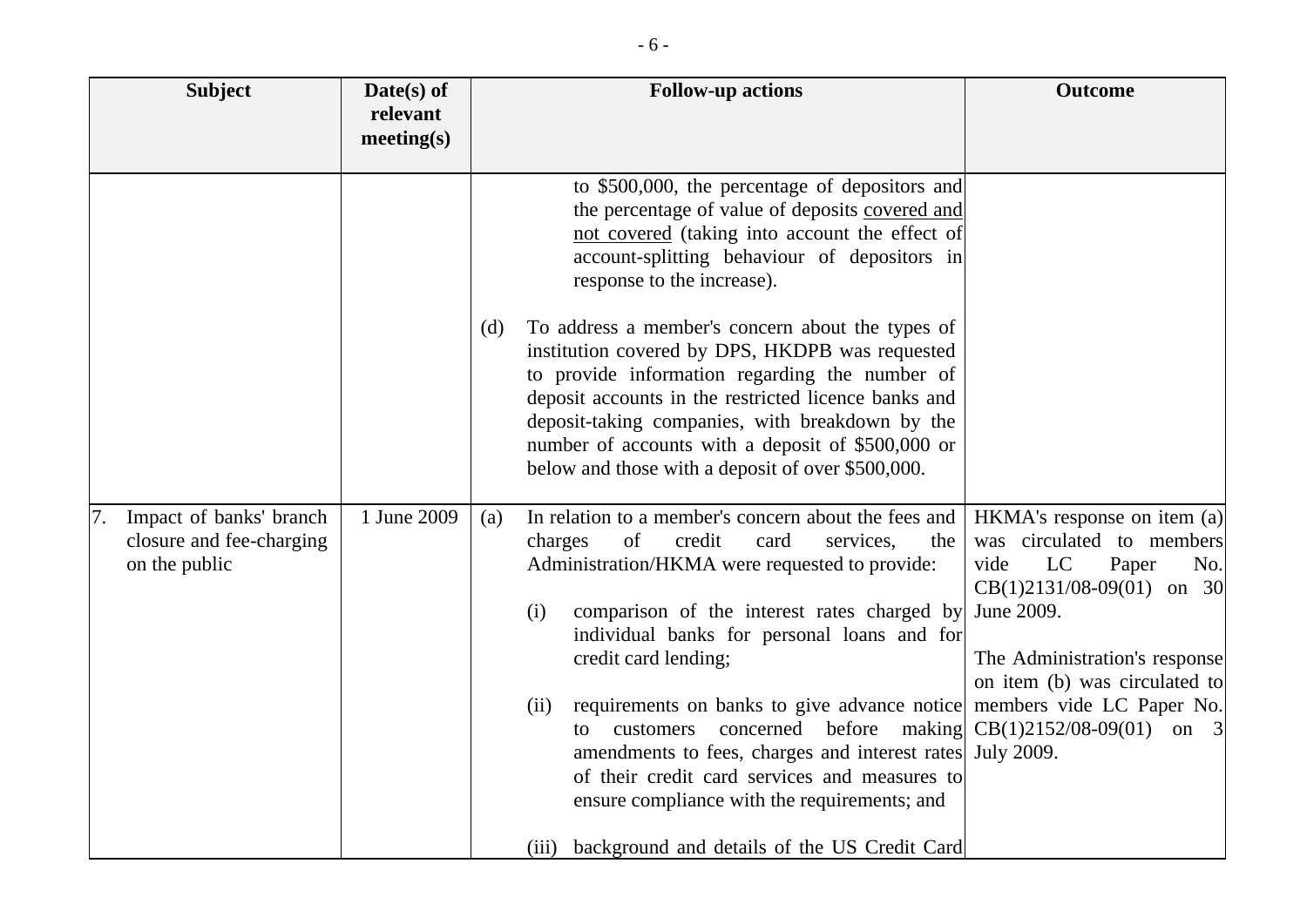| <b>Subject</b>                                                                                            | $Date(s)$ of<br>relevant<br>meeting(s) | <b>Follow-up actions</b>                                                                                                                                                                                                                                                                                                                                                                                                                                         | <b>Outcome</b>                                                                                                                        |
|-----------------------------------------------------------------------------------------------------------|----------------------------------------|------------------------------------------------------------------------------------------------------------------------------------------------------------------------------------------------------------------------------------------------------------------------------------------------------------------------------------------------------------------------------------------------------------------------------------------------------------------|---------------------------------------------------------------------------------------------------------------------------------------|
|                                                                                                           |                                        | Reform Act 2009 on the reform of credit card<br>services, which impose control on the revision<br>of interest rates, fees and penalties by the<br>service providers.<br>a member's request,<br>(b)<br>response<br>In<br>to<br>the<br>Administration undertook to relay to the Housing<br>Authority (HA), the concerns of banks on the<br>locations, rental levels and residents' acceptance of<br>setting up of bank branches/ATMs at premises<br>managed by HA. |                                                                                                                                       |
| Issues relating to the<br>8.<br>regulation<br>of<br>credit-linked<br>products<br>sold to retail investors | 11 June 2009                           | In relation to a member's concern as to whether the<br>marketing materials relating to retail credit-linked notes<br>had contained disclosure of the credit risk when default<br>events of the underlying collateralized debt obligations<br>occurred, SFC was requested to provide a copy of each of<br>the marketing leaflet for Octave Notes.                                                                                                                 | The Administration's response<br>was circulated to members<br>vide<br>LC<br>Paper<br>No.<br>$CB(1)2117/08-09$ on 30 June<br>2009.     |
| 9.<br>the<br>Arrangement<br>for<br>of<br>the<br>appointment<br><b>Monetary Authority</b>                  | 18 June 2009                           | In relation to the Financial Secretary's advice that details<br>of the procedures for the appointment of MA would be<br>provided to the public upon completion of the procedures<br>and announcement of the result, the Administration was<br>requested to cover details on, but not limited to, the<br>following:<br>qualifications and experience required of MA;<br>(a)                                                                                       | The Administration's response<br>was circulated to members<br>LC<br>Paper<br>vide<br>No.<br>$CB(1)2335/08-09(02)$ on 20<br>July 2009. |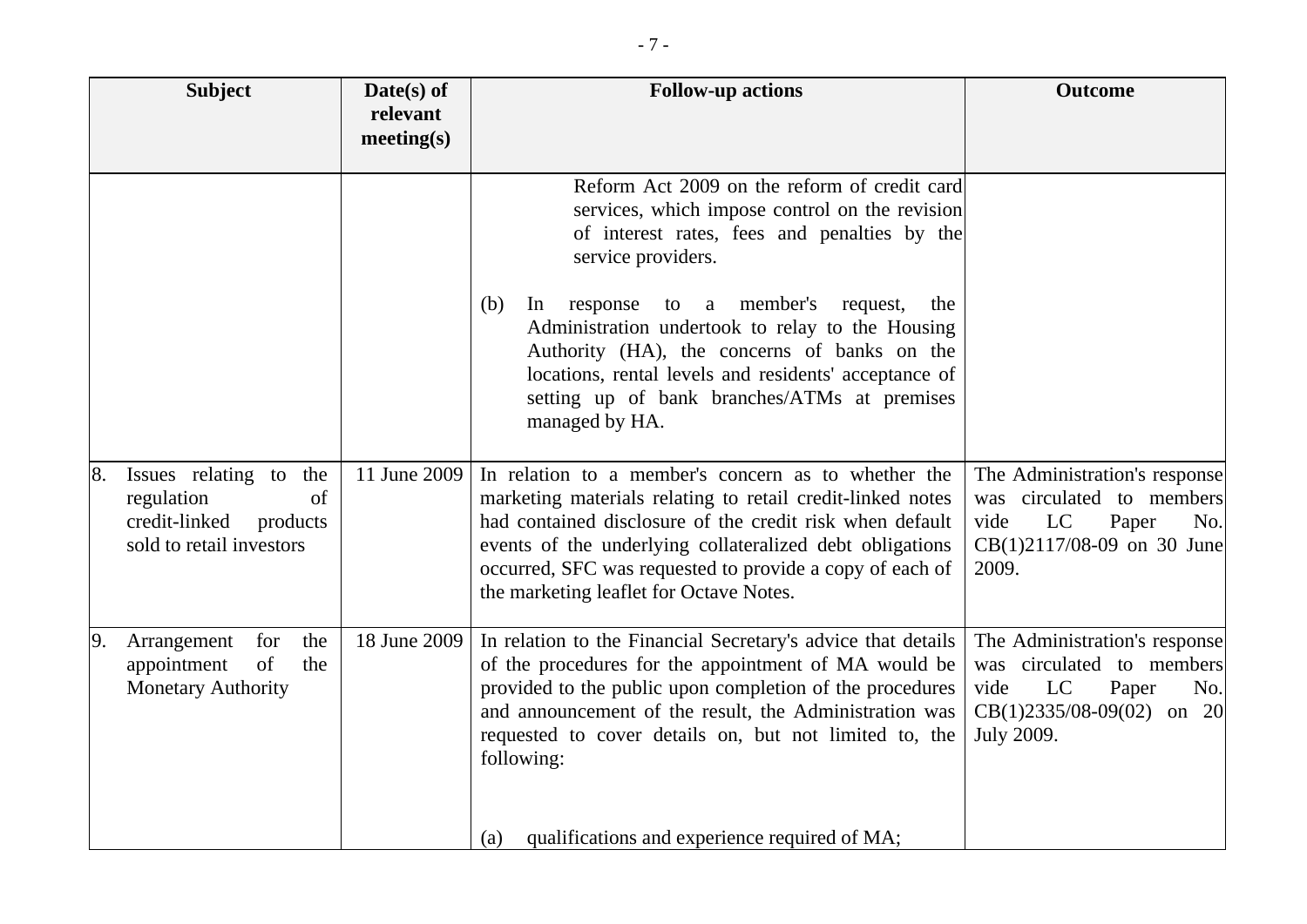| <b>Subject</b>                                                                                                         | $Date(s)$ of<br>relevant<br>meeting(s) | <b>Follow-up actions</b>                                                                                                                                                                                                                                                                                                                                                     | <b>Outcome</b>                                                                                                                    |
|------------------------------------------------------------------------------------------------------------------------|----------------------------------------|------------------------------------------------------------------------------------------------------------------------------------------------------------------------------------------------------------------------------------------------------------------------------------------------------------------------------------------------------------------------------|-----------------------------------------------------------------------------------------------------------------------------------|
|                                                                                                                        |                                        | appointments procedures and mechanism, including<br>(b)<br>consideration of the need for review and/or<br>improvement having regard to overseas practices of<br>appointment of heads of central banks;                                                                                                                                                                       |                                                                                                                                   |
|                                                                                                                        |                                        | tenure of office and restrictions on re-appointment<br>(c)<br>after expiry of the tenure, if any;                                                                                                                                                                                                                                                                            |                                                                                                                                   |
|                                                                                                                        |                                        | consideration on the remuneration package for MA,<br>(d)<br>having regard to the suggestion of setting aside part<br>of the variable pay to provide a end of tenure<br>gratuity; and                                                                                                                                                                                         |                                                                                                                                   |
|                                                                                                                        |                                        | arrangements on post-termination<br>sanitization<br>(e)<br>employment of MA.                                                                                                                                                                                                                                                                                                 |                                                                                                                                   |
| 10. Briefing<br>by<br>the<br>Financial Secretary<br>on<br>Kong's<br>Hong<br>latest<br>overall<br>economic<br>situation | 6 July 2009                            | To address a member's concern about the impact of the<br>global financial crisis, the Administration was requested<br>to provide information on the number of bankruptcy and<br>liquidation cases in the past nine months following the<br>outbreak of the crisis in September 2008, as compared<br>with the number of such cases during the same period in<br>2007 to 2008. | The Administration's response<br>was circulated to members<br>vide<br>LC<br>Paper<br>No.<br>$CB(1)2362/08-09$ on 23 July<br>2009. |
| 11. Review of the Trustee<br>Ordinance                                                                                 | 6 July 2009                            | In relation to a member's concern about the consultation<br>on the legislative proposals to improve the Trustee<br>Ordinance (Cap. 29), the Administration was requested,                                                                                                                                                                                                    | The Administration's response<br>was circulated to members<br>LC<br>vide<br>Paper<br>No.                                          |